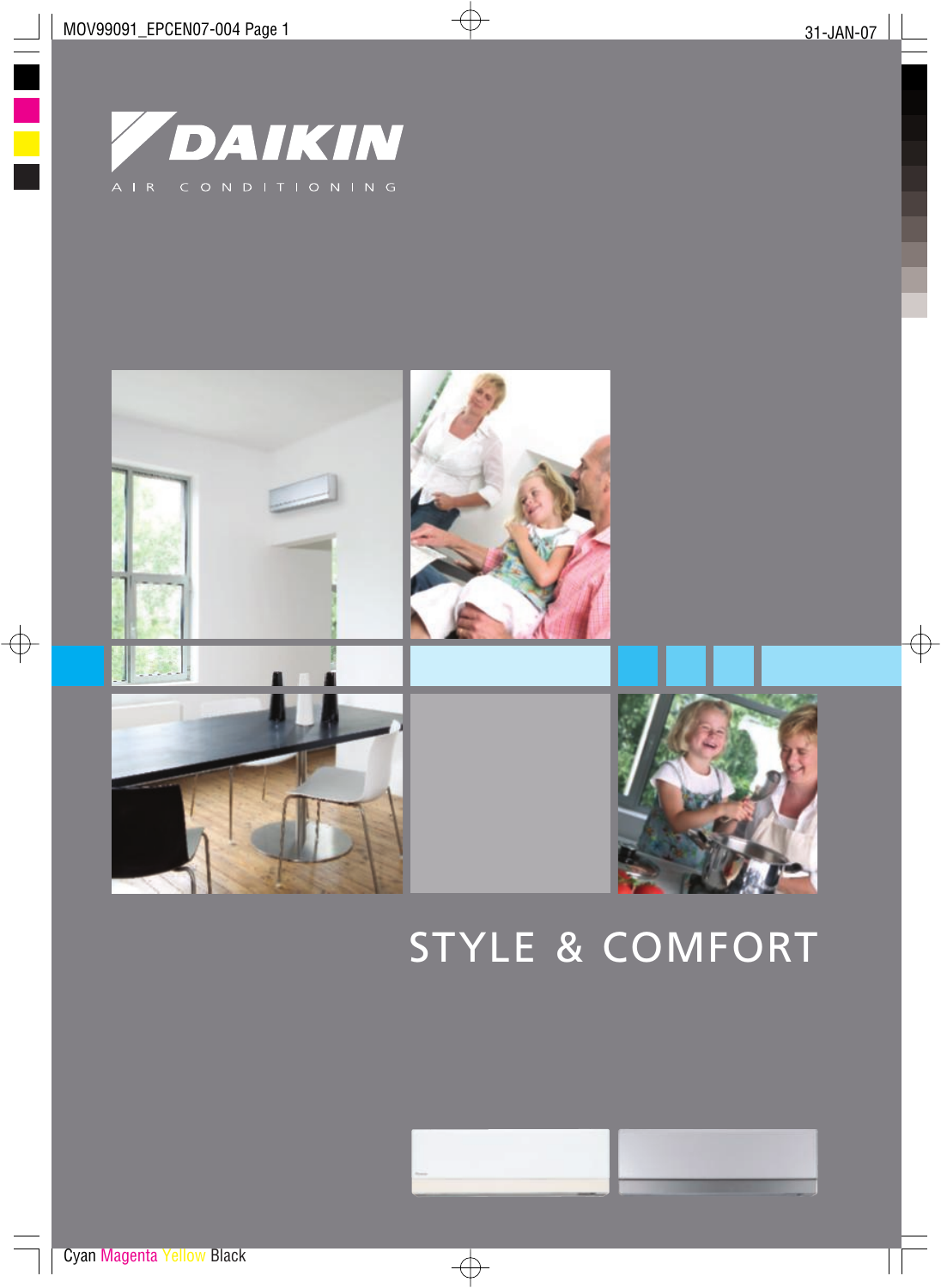

Daikin has more than 80 years of experience in manufacturing advanced, high quality air conditioning equipment for residential, commercial and industrial applications.



Daikin's unique position as a manufacturer of air conditioning equipment, compressors and refrigerants has led to its close involvement in environmental issues.



For several years Daikin has had the intention to become a leader in the provision of environmentally friendly products. This challenge demands the eco design and development of a wide range of products and an energy management system; which involves energy conservation and reduction of waste.



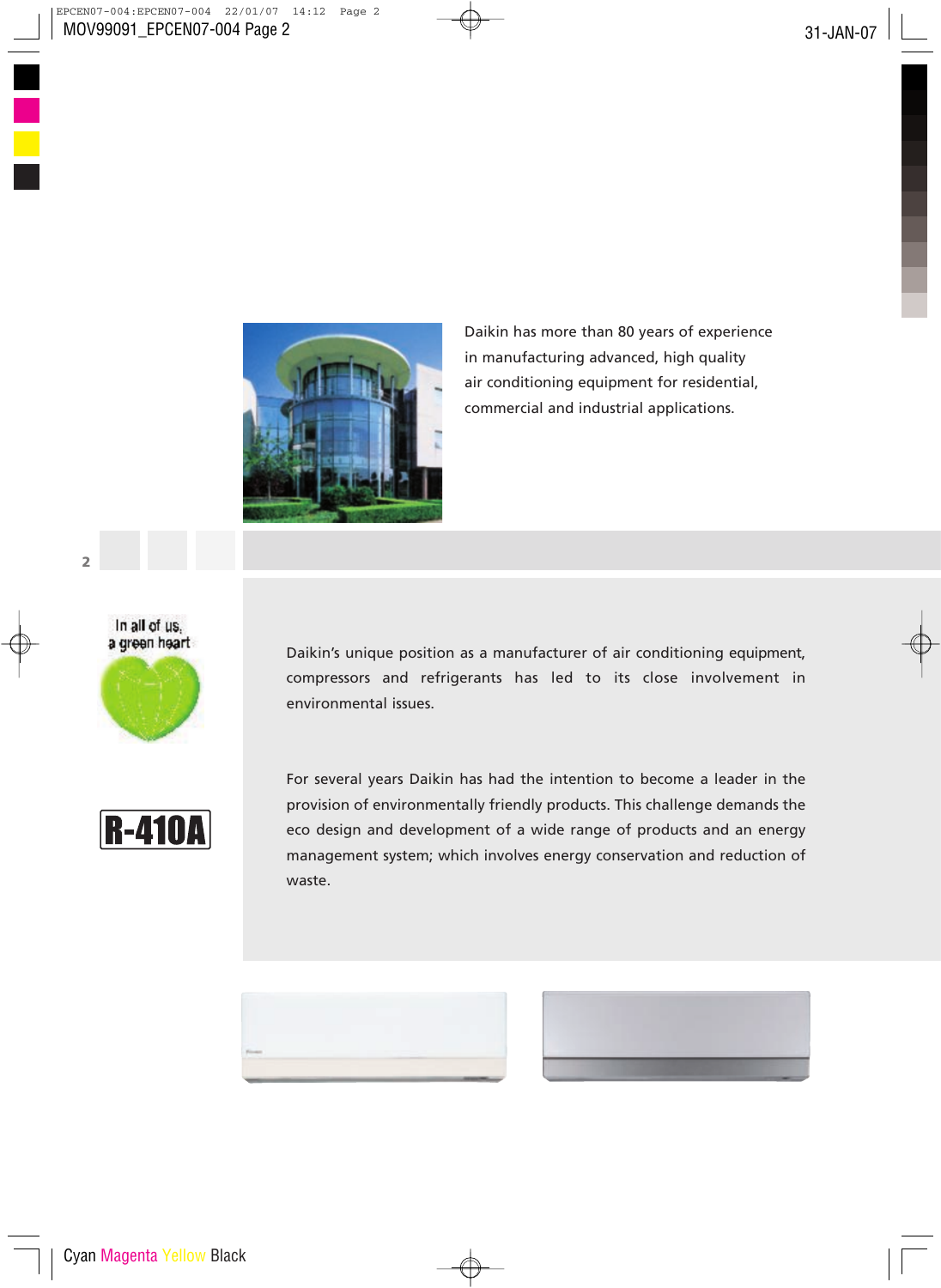

In this brochure, you are introduced to the UX1, a sensational new air conditioning system by Daikin.

The UX1 is not only technologically ground-breaking, it also adds a new dimension of comfort to your life in a very distinctive, stylish way.

That is of course because of its unique combination of unparalleled technology and discrete design. Other winning ingredients of the UX1 are its optimum efficiency, extremely quiet noise level and draft-free operation.

The perfect balance between temperature, humidity, purity and air movement ... in one word: COMFORT. This is of course the result of various extremely advanced technological developments. Are you looking for an air conditioner with all these pluses? Daikin has the one !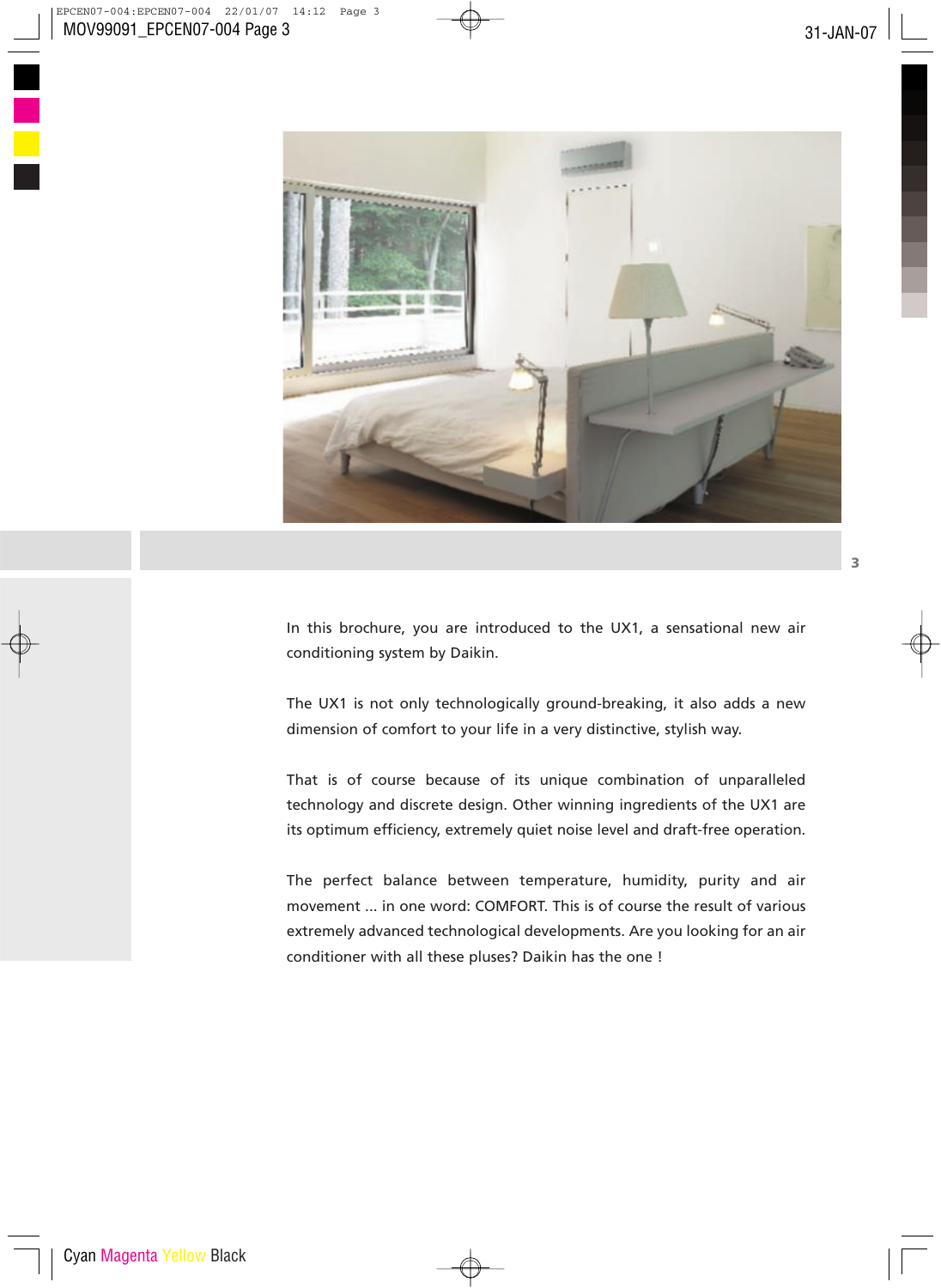



4

# **S TY L I S H & C O M PA C T D E S I G N**



For the first time in history, Daikin has succeeded in creating an indoor unit with such a sleek profile, that you won't believe it is an air conditioning unit. In standby mode, the discharge opening is closed, resulting in a compact depth of only 15 cm.

When starting the unit up, the entire front panel slides smoothly open.

The front panel is made of clear material with a frosted surface, lending the unit a refined appearance with a cool luster. This adds a luxurious taste to the sleek compact stylishness.

This new stylish wall mounted unit is available in 2 colour variations : mat crystal white or mat crystal silver.



In Japan, the UX1 has already won the 'Good Design Award 2004'. This award is Japan's only synthetic design evaluation/recommendation system and is sponsored by the Japanese Industrial Design Promotion Organisation.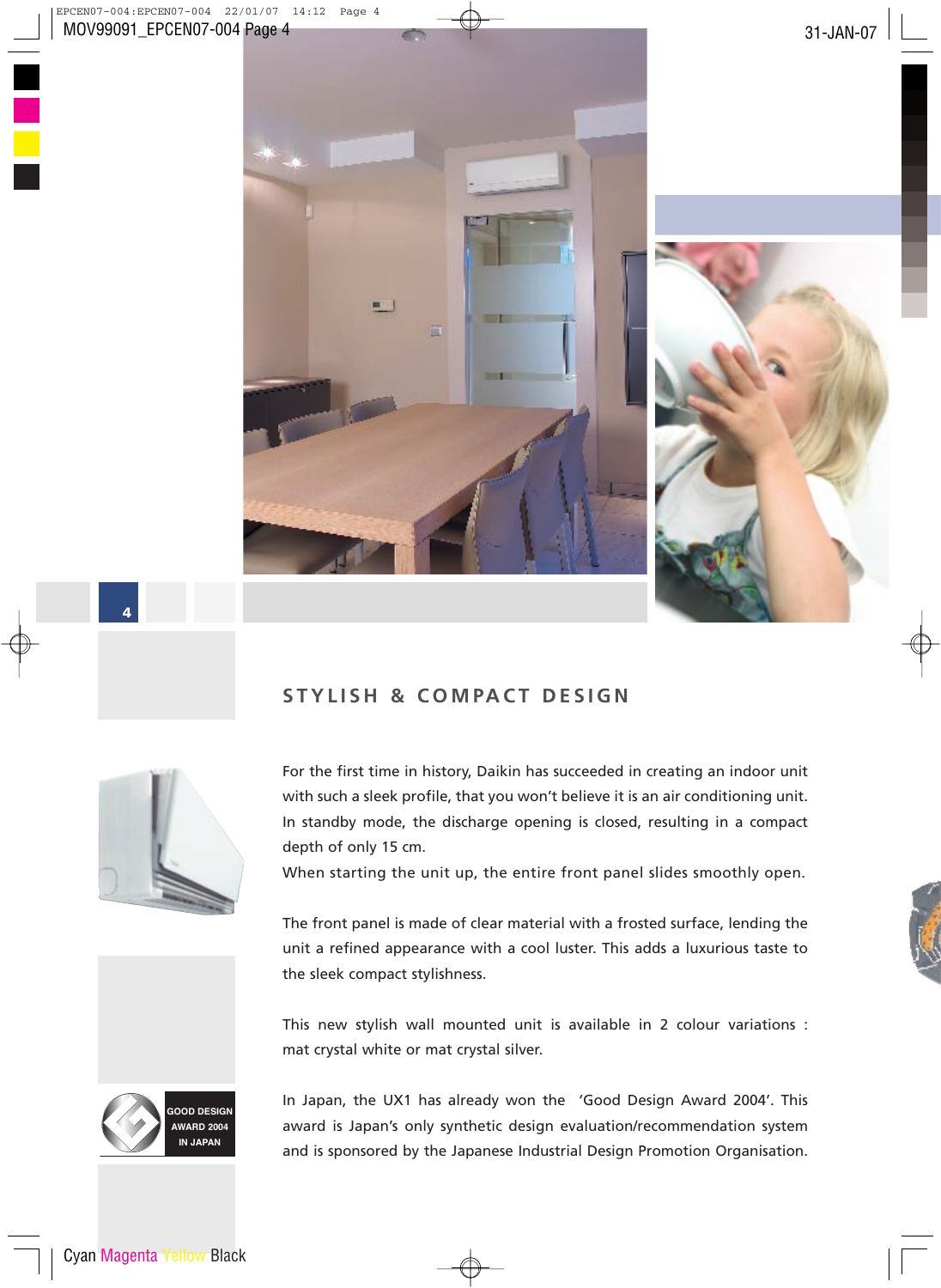# SENSATIONAL THINNING TECHNOLOGY

Due to the use of a slide-opening system, a high efficiency slit fin heat exchanger and a brand new cross flow fan with a smaller diameter, Daikin achieved a 25% size reduction in the depth of the indoor unit. .



#### SLIDE-OPENING SYSTEM :

Optimum air flow performance is ensured by the moving front panel. When starting the unit, the entire front panel slides outward to uncover the air inlet. At the same time, the flap deploys to reveal the air outlet. This innovative front panel design provides smooth movement and saves space.

The output from a single motor is devided into 2 shafts, and 3 gears transmit power to mechanisms on the left and right sides.





#### HIGH EFFICIENCY SLIT FIN HEAT EXCHANGER:

Narrower gaps between the fins increase the available heat transfer surface area by 10%. The slit fin heat exchanger reduces air flow resistance to maintain top performance. The use of a single/dual row combined heat exchanger makes an even thinner design possible.



#### MINIATURE CROSS FLOW FAN:

The blade configuration has been optimized to

achieve quiet operation and powerful air flow, while reducing the fan's diameter by 20% compared to conventional models.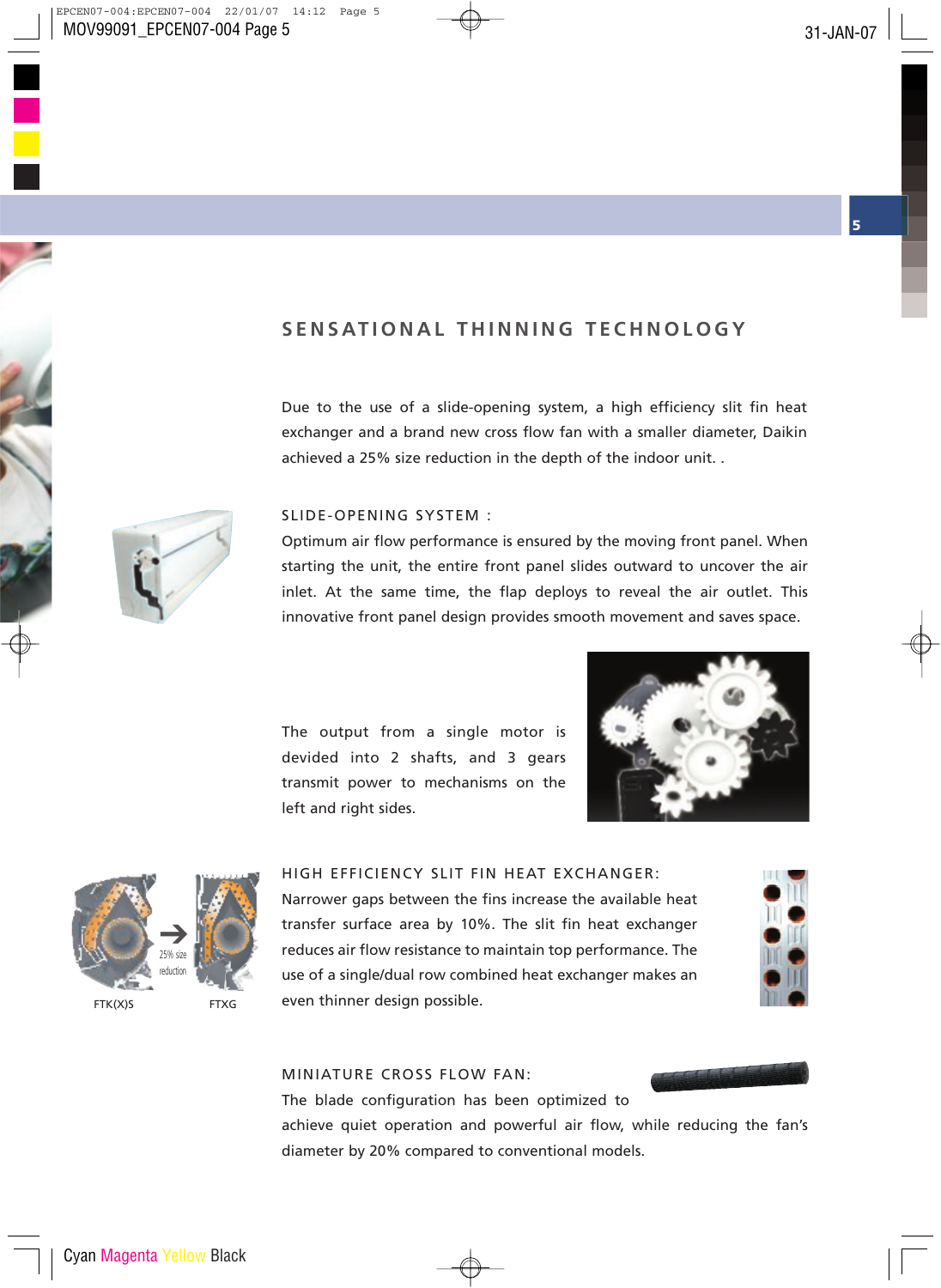

# **S U P E R B E N E R G Y E F F I C I E N CY**

#### INVERTER CONTROL:

Since several years, Daikin makes use of an integrated inverter control, ensuring maximum comfort and efficiency.



Inverter control enables the required room temperature to be achieved quicker than with non-inverter units, in fact, start-up time is reduced by one third.

## 30% LESS POWER CONSUMPTION :

The inverter controller detects changes in room or outdoor conditions and adjusts the indoor temperature to compensate within seconds. Rapid response reduces power consumption to 30% lower than that of non-inverter systems.

Daikin has further improved the energy efficiency. At the same time it realized substantial energy savings compared to conventional models by achieving an industrial top class EER of 4.03 and COP of 4.15.

EER : Energy Efficiency Ratio / COP : Coefficient of Performance







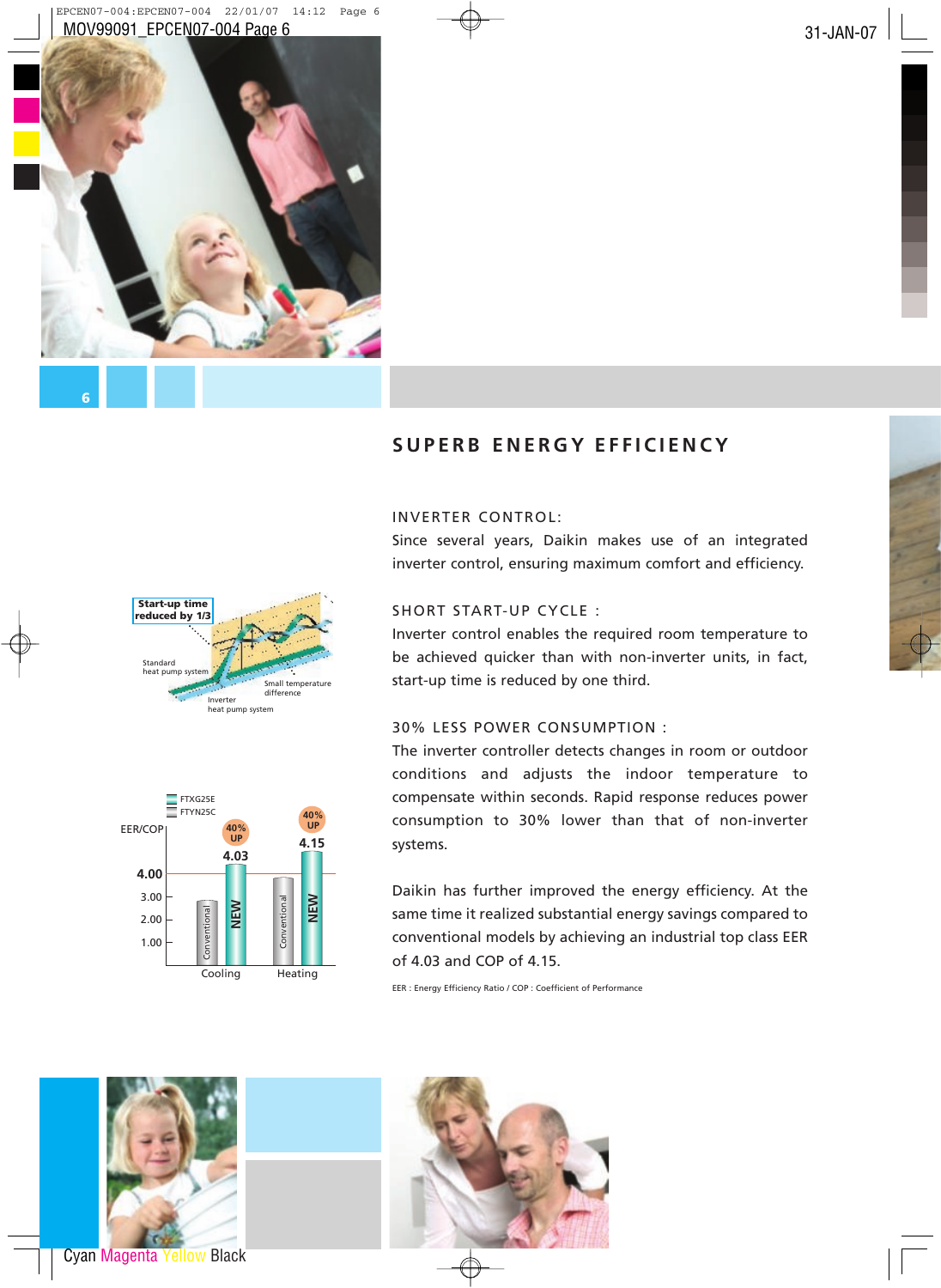



This superb energy efficiency is achieved by applying 3 innovative energysaving technologies, PAM control, a reluctance DC motor and DC fan motor and a swing compressor.



## PAM INVERTER CONTROL:

The PAM (Pulse Amplitude Modulation) inverter technology results in better cooling and heating performances and lower energy consumption. With a minimum of power input, you get a maximum of comfort.



## RELUCTANCE DC MOTOR AND DC FAN MOTOR:

Achieves high efficiency by applying reluctance torque to a DC motor for outdoor units.

The DC fan motor and its fine rotation control greatly improve energy consumption.



## SWING COMPRESSOR:

Energy efficiency is increased by avoiding operational friction and refrigerant gas leakage while minimizing the noise levels.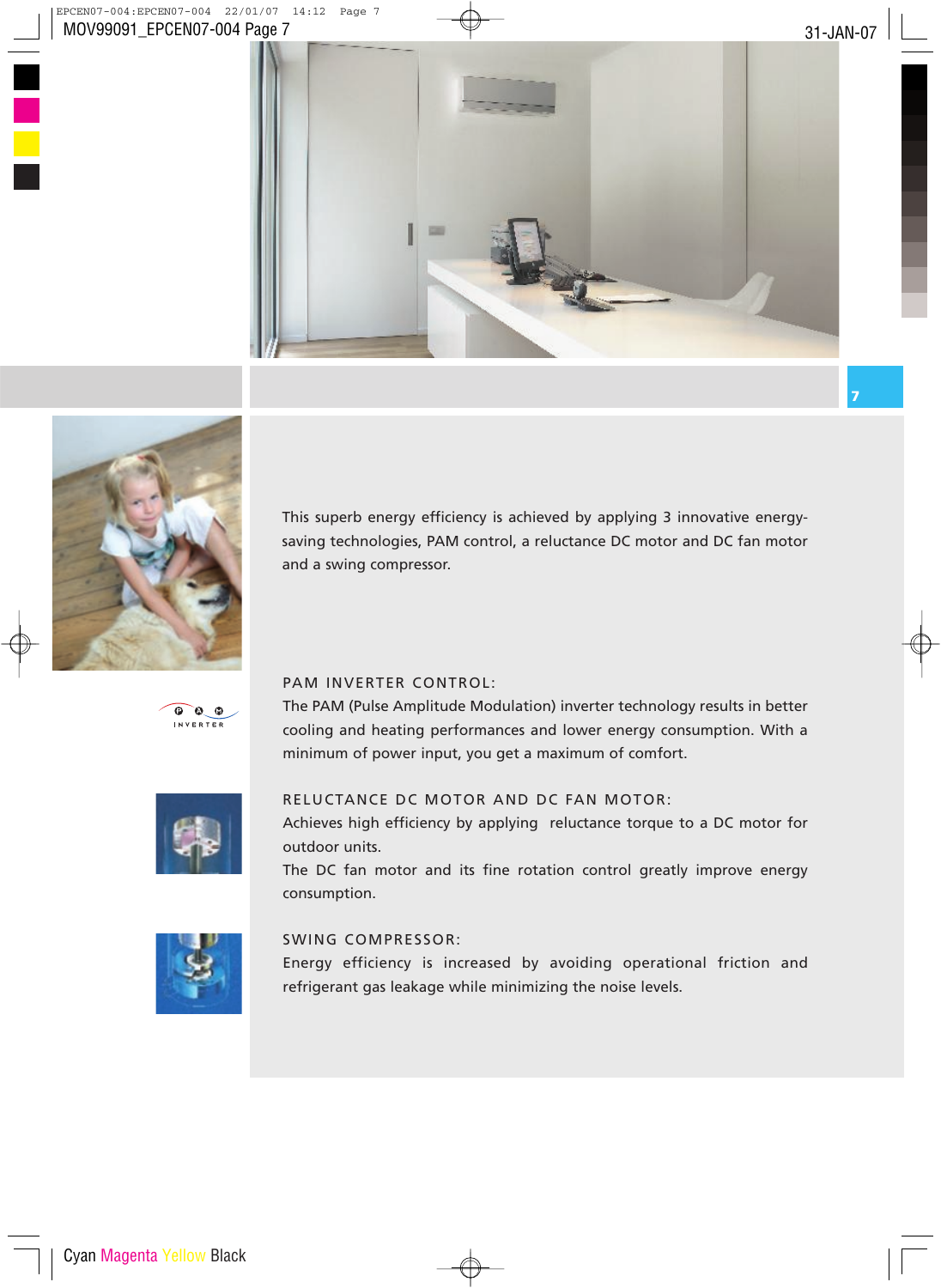

# **C L E A N & C O M F O RTA B L E A I R F L OW**

TITANIUM APATITE PHOTOCATALYTIC AIR PURIFICATION FILTER : For the first time, a titanium apatite photocatalytic air purification filter is integrated in an air conditioning unit.

Micron-scale fibres trap dust while the titanium apatite absorbs organic contaminants such as bacteria and viruses. In addition, the titanium oxide is activated by natural light, allowing it to break down and eliminate odours. The filter effectively deactivates bacteria and viruses. It lasts for three years without replacement if washed about every six months.



**Titanium apatite photocatalytic air purification filter :** thoroughly adsorbs microscopic particles, decomposes odours and even deactivates bacteria and viruses.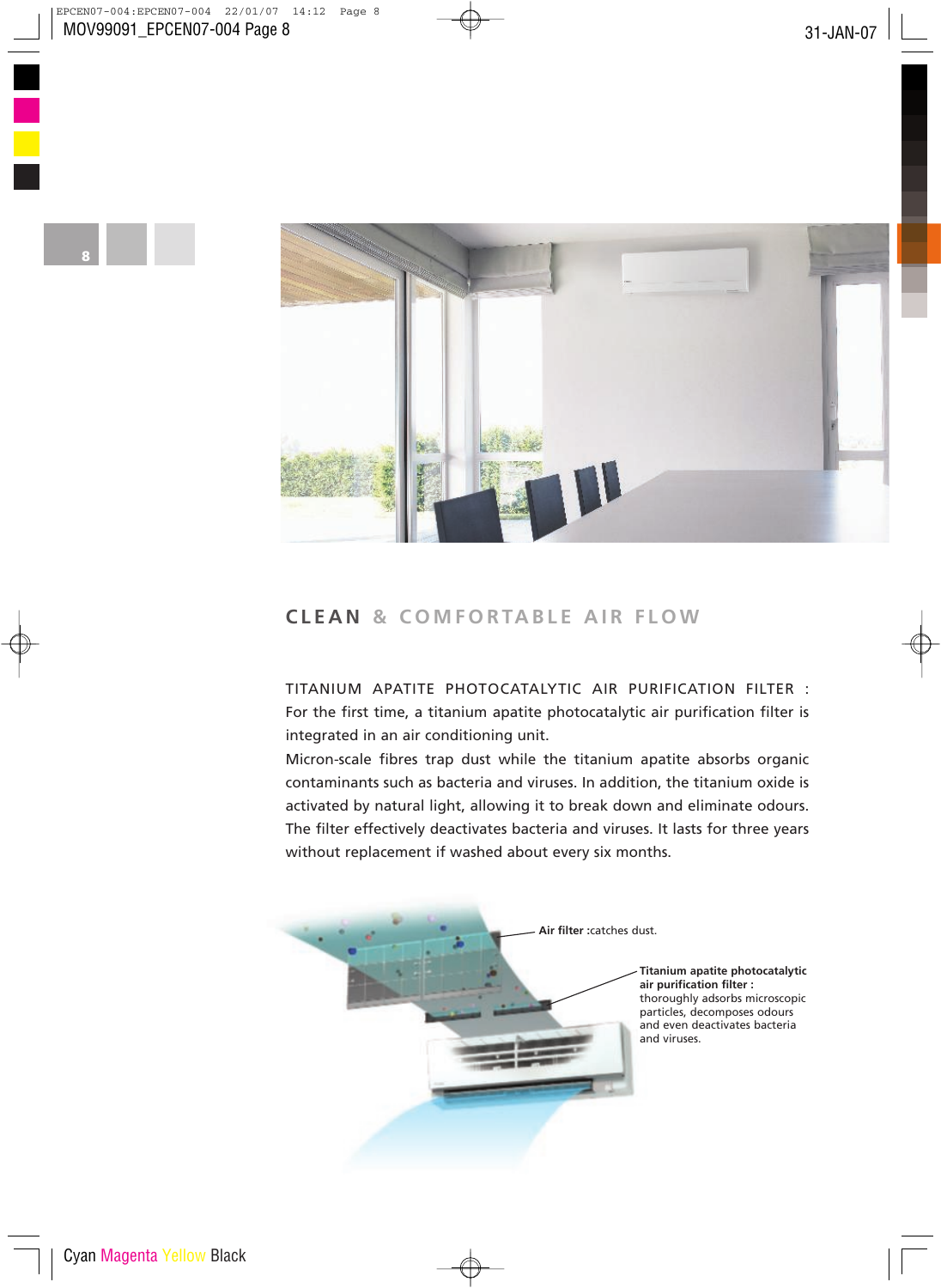# **C L E A N & C O M F O RTA B L E A I R F L OW**

## SUPER QUIET :

The indoor/outdoor unit silent operation function brings us comfort by offering an industry top-level quiet operation of 22dB(A) for the indoor unit and 43dB(A) for the outdoor unit.



This new 'Comfort mode' function reassures draft-free operation. The wide-angle distribution flap makes sure that cold or warm air is smoothly spread throughout the room. During cooling operation the flap angle turns horizontally to prevent cold air blowing directly on you, while during heating operation it turns downward vertically to send the warm air directly to the feet.





One touch for 'Comfort Mode'

Cooling mode **Heating mode** Heating mode







VERTICAL AUTO-SWING/HORIZONTAL AUTO-SWING/ 3-D AIRFLOW

Vertical Auto-Swing automatically moves the flaps up and down to ensure an even distribution of air throughout the room.

Horizontal Auto-Swing automatically moves the louvers to the left and right to cover the room with cool/warm air. This function combines Vertical and Horizontal Auto-Swing to circulate a stream of cool/warm air right to the corners of even large spaces.

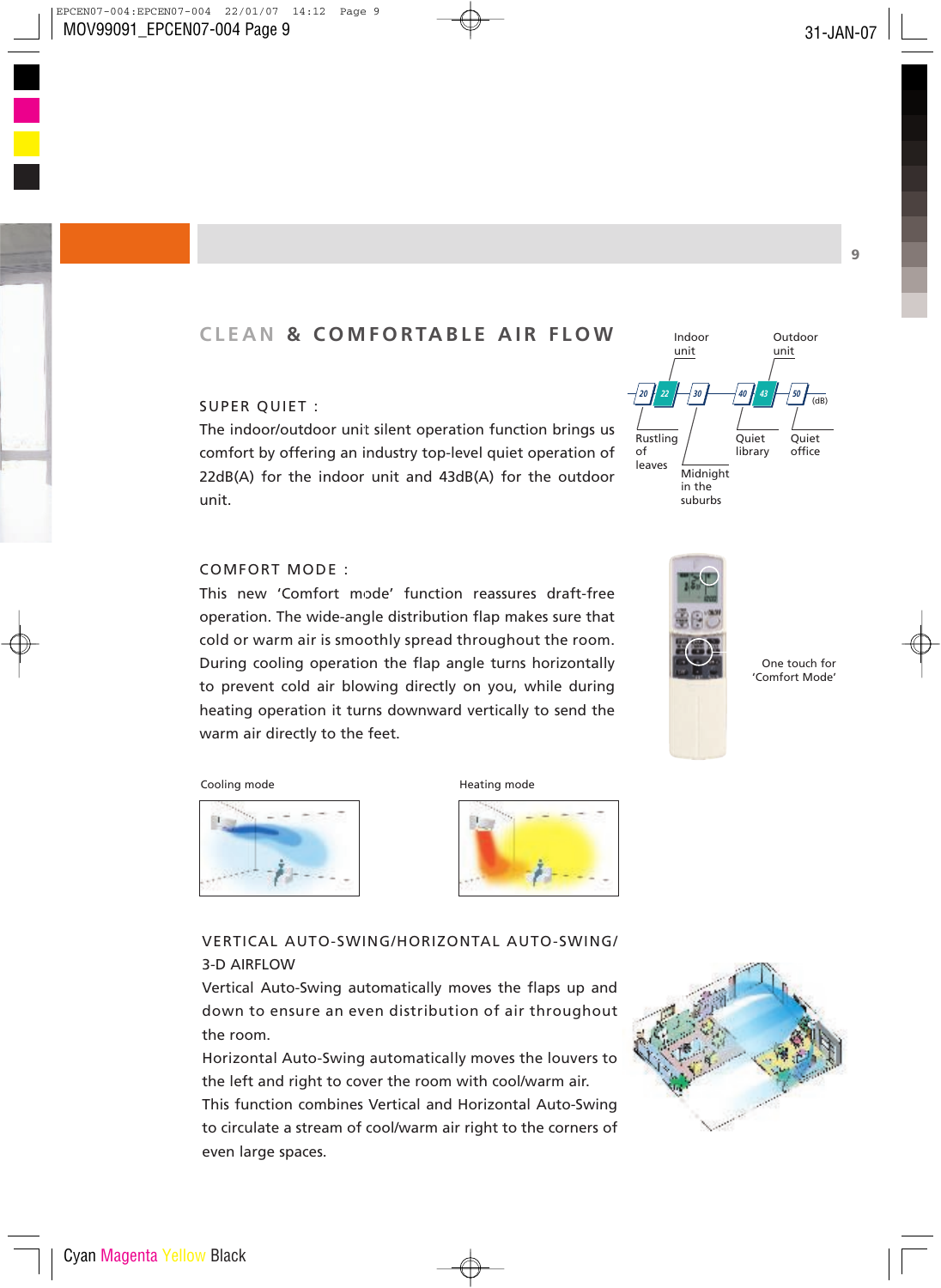# **O T H E R F E AT U R E S**



**Infrared remote control (standard)** Infrared remote control with LCD to start, stop and regulate the air conditioner from a distance.



**Centralised control (optional)**

Centralised control to start, stop and regulate several air conditioners from one central point.



#### **Auto-restart**

The unit restarts automatically at the original settings after power failure.



**Auto cooling/heating changeover** Automatically selects cooling or heating mode to achieve the set temperature.



**Dry programme** Allows humidity levels to be reduced without variations in room temperature.



**Auto fan speed** Automatically selects the necessary fan speed to reach or maintain the set temperature.



**Fan speed steps** Allows to select up to the given number of fan speed steps.



#### **24 Hour timer**

Timer can be set to start cooling/heating anytime during a 24-hours period.



#### **Night set mode**

Saves energy, by preventing overcooling or overheating during night time.



#### **Self-diagnosis**

Simplifies maintenance by indicating system faults or operating anomalies.



#### **Energy efficiency**

Daikin air conditioners are energy efficient and economical.



#### **Whisper quiet**

Daikin indoor units are whisper quiet. Also the outdoor units are guaranteed not to disturb the quiet of the neighbourhood.



#### **Powerful mode**

If the temperature in the room is too high/low, it can be cooled down/heated quickly by selecting the 'powerful mode'. After the powerful mode is turned off, the unit returns to the preset mode.



10

## **Movement sensor**

The sensor detects whether someone is in the room. When the room is empty, the unit switches to economy mode after 20 minutes and restarts when a person enters the room.



Lowers the operation sound of the outdoor unit by 3dB(A) to ensure a quiet environment for the neighbourhood.



#### **Indoor unit silent operation**

Lowers the operation sound of the indoor unit by 3dB(A). This function is useful when studying or sleeping.



#### **Multi model application**

Up to 5 indoor units (even different capacities) can be connected to a single outdoor unit. All indoor units can individually be operated within the same mode.



#### **Super multi plus**

Up to 9 indoor units (even different capacities and up to 71 class) can be connected to a single outdoor unit. All indoor units can individually be operated within the same mode.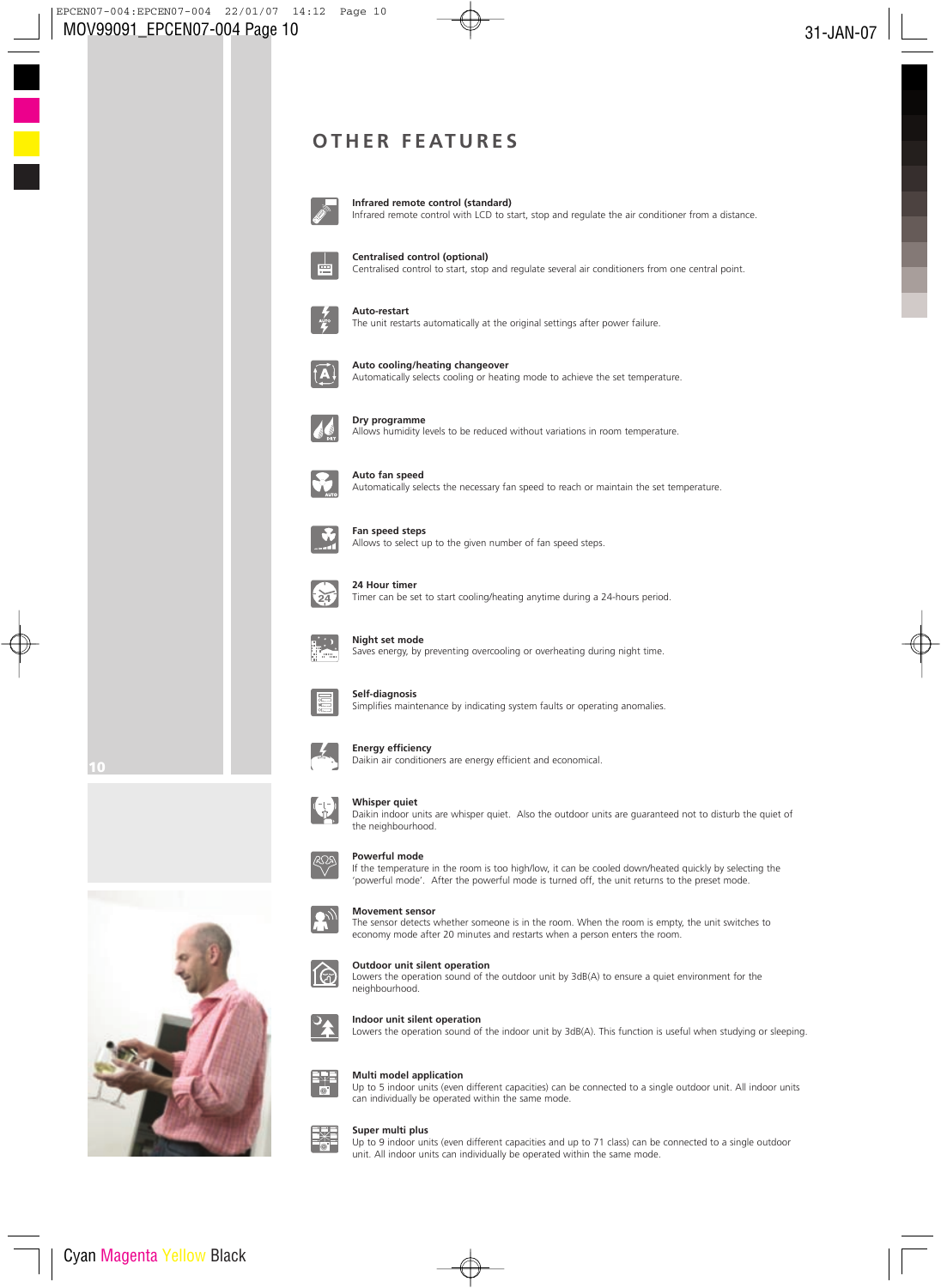#### **C A PA C I TY & P OW E R I N P U T**

| <b>HEAT PUMP - INVERTER CONTROLLED</b><br>(air cooled) |                    |                              | FTXG25E-W/S<br>RXG25E                        | FTXG35E-W/S<br>RXG35E                                                                     | CTXG50E-W/S<br>2,3,4,5MXS-E/RMXS-E                    |  |
|--------------------------------------------------------|--------------------|------------------------------|----------------------------------------------|-------------------------------------------------------------------------------------------|-------------------------------------------------------|--|
| Capacity (min.-nom.-max)                               | cooling<br>heating | kW<br>kW                     | $1.30 - 2.50 - 3.00$<br>$1.30 - 3.40 - 4.50$ | $1.40 - 3.50 - 3.80$<br>$1.40 - 4.20 - 5.00$                                              | For more detailed<br>infomation about                 |  |
| Power input (min.-nom.-max)                            | cooling<br>heating | kW<br>kW                     | $0.30 - 0.62 - 0.95$                         | $0.30 - 1.06 - 1.29$                                                                      | capacities, power input,<br>EER/COP, Energy label and |  |
| EER                                                    |                    | $0.29 - 0.82 - 1.42$<br>4.03 | $0.31 - 1.13 - 1.56$<br>3.30                 | Annual energy<br>consumption, please refer<br>to our Multi Model<br>catalogue/combination |                                                       |  |
| COP                                                    |                    |                              | 4.15                                         |                                                                                           | 3.72                                                  |  |
| Energy label                                           | cooling            |                              | A                                            | A                                                                                         | tables/Super Multi Plus<br>catalogue or check with    |  |
|                                                        | heating            |                              | A                                            | A                                                                                         |                                                       |  |
| Annual energy consumption                              | cooling            | <b>kWh</b>                   | 310                                          | 530                                                                                       | your local dealer.                                    |  |

1) Energy label: scale form A (most efficient) to G (less efficient)

2) Annual energy consumption: based on average use of 500 running hours per year at full load (=nominal conditions)

#### **S P E C I F I C AT I O N S I N D O O R U N I T S**

| <b>INDOOR UNIT</b>   |         |              |                          | FTXG25E-W/S                                    | FTXG35E-W/S | CTXG50E-W/S  |  |
|----------------------|---------|--------------|--------------------------|------------------------------------------------|-------------|--------------|--|
| Dimensions           |         | <b>HxWxD</b> | mm                       | 275x840x150                                    |             |              |  |
| Weight<br>kg         |         |              |                          | 9.0                                            |             |              |  |
| Front panel colour   |         |              |                          | Mat crystal white (W) / Mat crystal silver (S) |             |              |  |
| Air flow rate        | cooling | H/L/SL       | m <sup>3</sup> /min      | 7.7/4.7/3.8                                    | 8.1/4.9/4.1 | 11.3/7.1/6.7 |  |
|                      | heating | H/L/SL       | m <sup>3</sup> /min      | 9.0/6.7/5.4                                    | 9.6/6.7/5.9 | 12.6/8.7/7.7 |  |
| Fan speed<br>steps   |         |              | 5 steps, silent and auto |                                                |             |              |  |
| Sound pressure level | cooling | H/L/SL       | dB(A)                    | 38/25/22                                       | 39/26/23    | 47/35/32     |  |
|                      | heating | H/L/SL       | dB(A)                    | 38/28/25                                       | 39/29/26    | 47/35/32     |  |
| Sound power level    | cooling | Н            | dB(A)                    | 56                                             | 57          | 64           |  |

### **CON T ROL SYS T EMS & A C C E S SOR I E S**

| <b>INDOOR UNIT</b>                                                   |                                                                         | FTXG25E-W/S      | FTXG35E-W/S | CTXG50E-W/S |
|----------------------------------------------------------------------|-------------------------------------------------------------------------|------------------|-------------|-------------|
| Wiring adapter for time clock/remote control (1)                     |                                                                         | KRP413A1S        |             |             |
| (normal open / open pulse contact)                                   |                                                                         |                  |             |             |
| Centralised control board                                            | up to 5 rooms $(2)$                                                     | KRC72            |             |             |
| Central remote control                                               |                                                                         | DCS302C51        |             |             |
| Unified ON/OFF control                                               |                                                                         | DCS301B51        |             |             |
| Schedule timer                                                       |                                                                         | DST301B51        |             |             |
| Interface adapter (3)                                                |                                                                         | <b>KRP928A2S</b> |             |             |
| Titanium apatite photocatalytic air purification filter (with frame) |                                                                         | KAF952B41        |             |             |
|                                                                      | Titanium apatite photocatalytic air purification filter (without frame) | KAF952B42        |             |             |
| Anti-theft protection for remote control                             |                                                                         | KKF917AA4        |             |             |

#### SPECIFICATIONS OUTDOOR UNITS



| <b>OUTDOOR UNIT</b>               |         |         |             | RXG25E                         | RXG35E     |  |
|-----------------------------------|---------|---------|-------------|--------------------------------|------------|--|
|                                   |         |         |             |                                |            |  |
| <b>Dimensions</b><br><b>HxWxD</b> |         | mm      | 550x765x285 |                                |            |  |
| Weight                            |         |         | kg          | 32                             |            |  |
| Casing colour                     |         |         |             | Ivory white                    |            |  |
| Sound pressure level              | cooling | H/L     | dB(A)       | 46/43                          | 47/44      |  |
|                                   | heating | H/L     | dB(A)       | 47/44                          | 48/45      |  |
| Sound power level                 | cooling | Н       | dB(A)       | 61                             | 62         |  |
| Compressor                        |         |         |             | Hermetically sealed swing type |            |  |
| Maximum piping length<br>m        |         |         |             | 20                             |            |  |
| Maximum level difference<br>m     |         |         |             | 15                             |            |  |
| Standard operation range          | cooling | from~to | °CDB        | $+10-46$                       |            |  |
|                                   | heating | from~to | °CWB        |                                | $-15 - 20$ |  |

#### **A C C E S SOR I E S**

**COL** 

| <b>OUTDOOR UNIT</b>             | RXG25E | RXG35E          |
|---------------------------------|--------|-----------------|
|                                 |        |                 |
| Air direction adjustment grille |        | <b>KPW937A4</b> |